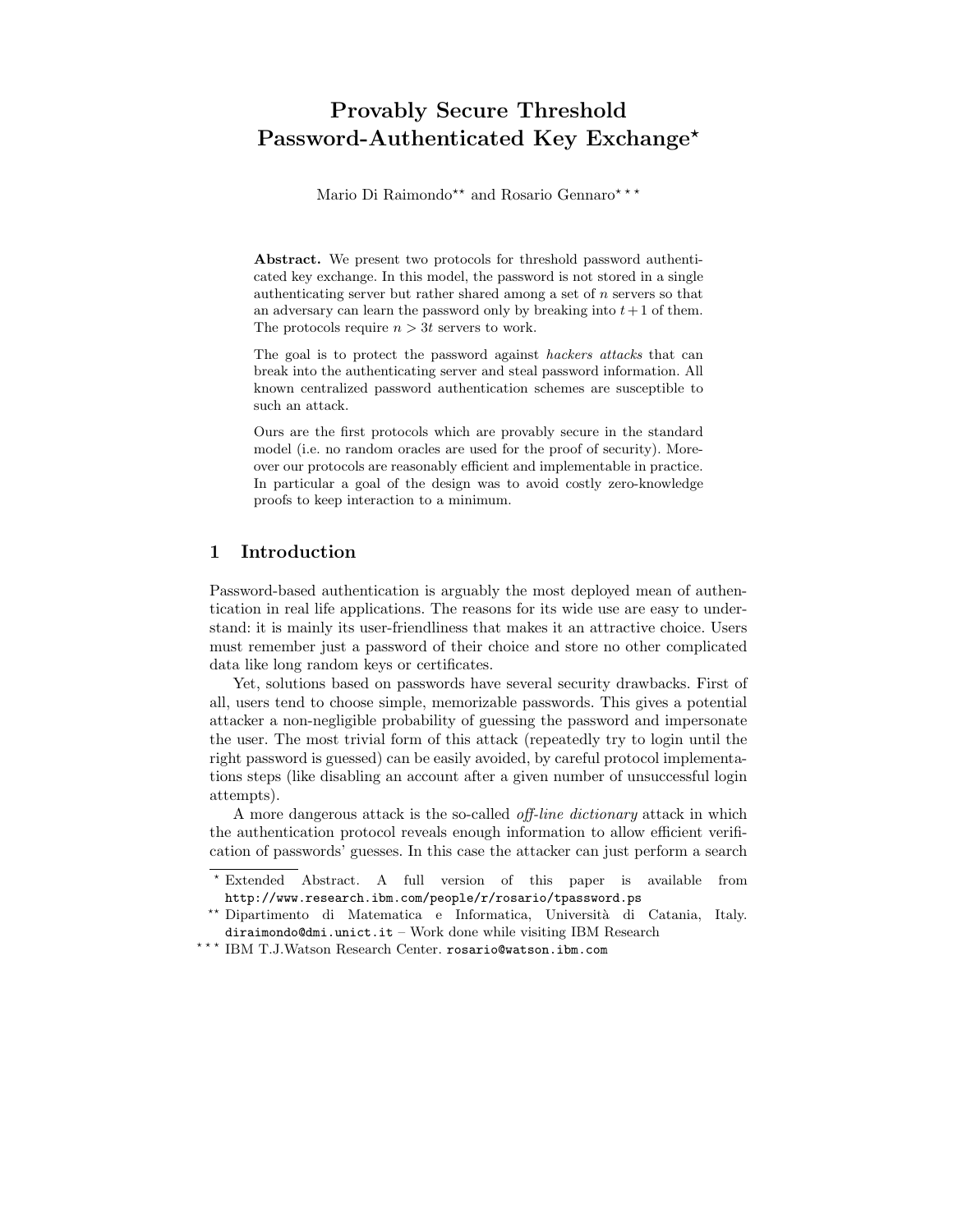in the password dictionary without ever interacting with the server until he gets the correct password. Thus a major research focus for password-based authentication has been to design protocols that are secure against off-line dictionary attacks. Several such protocols have been presented in a variety of models and with various degrees of security analysis. See below for a detailed list of references.

However, none of the above protocols offers any resistance against hackers' attacks, i.e. against attackers who are able to compromise and break into the authentication server itself. Indeed in such a case, the attacker will be able to find all password information and mount a dictionary attack against the passwords of all users subscribed to that server. Ford and Kaliski [10] identified the problem and its potentially catastrophic consequences and proposed a new model in which the password information is not stored in a single server, but rather in a collection of servers, so that in order to compromise the passwords, the attacker must break into several of them.

In this paper we present two new provably secure protocol in this model of distributed password authentication. Our protocols can be proven secure under the Decisional Diffie-Hellman Assumption, in the standard model of computation (i.e. no random oracles are used). The protocols are reasonably efficient and implementable in practice. In particular no costly zero-knowledge proofs are used in order to keep interaction to a minimum.

#### 1.1 Prior Related Work

Research in password-authentication protocols resistant to off-line attacks started with the work of Bellovin and Merritt [3] and continued in [15, 19]. A formal model of security was proposed by Halevi and Krawczyk in [16], where they also presented a provably secure protocol for the case in which the authentication server has a certified public key known to the client. For the case in which the server's key cannot be trusted to be authentic, formal models and provably secure protocols (though in the random oracle model) were presented in [6, 2]. The first (and only currently known) protocol to achieve security without any additional setup is that of Goldreich and Lindell [14]. Their protocol is based on general assumptions (i.e., the existence of trapdoor permutations) and should be viewed as a proof of feasibility with respect to obtaining password-based security. Unfortunately, the [14] protocol is very inefficient and thus cannot be used in any practical setting.

We heavily use the efficient protocol by Katz, Ostrovsky and Yung in [23] which is provably secure in the standard model, i.e. without assuming random oracles. It assumes the existence of a publicly known shared random string. We will refer in the following to this protocol as the KOY protocol.

As we mentioned before, Ford and Kaliski [10] put forward the idea of sharing the password information among several servers in order to prevent leaking the passwords to an attacker who is able to break into the authentication server. They present a  $n$ -out-of-n solution, i.e., the password information is shared among n servers and they all must cooperate to authenticate the user. Although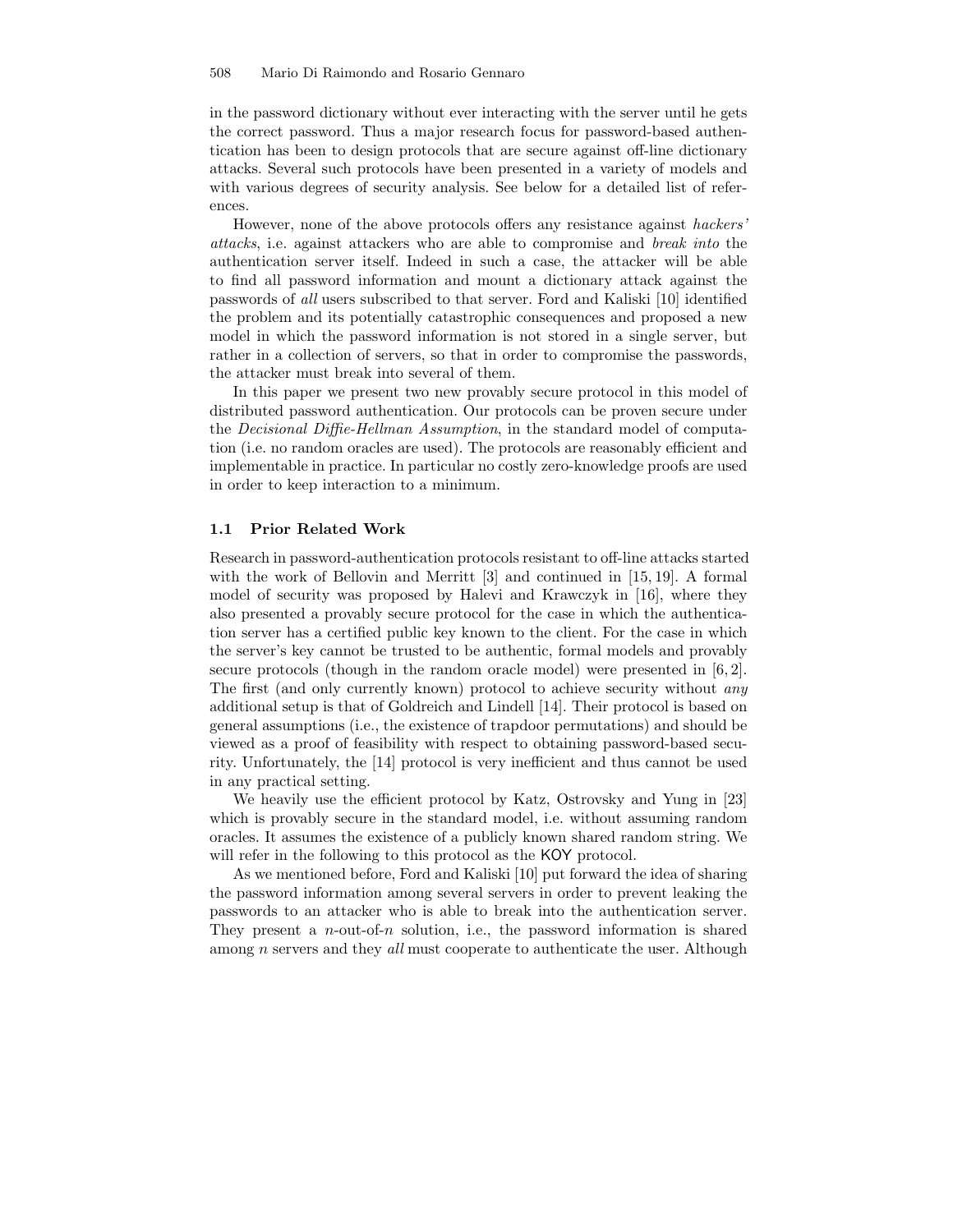this solution guarantees that the password is secure against an attacker who breaks into  $n - 1$  servers, it is also less tolerant to random faults. Jablon in [20] improves on the [10], but neither solution comes with a formal proof of security. Independently from our work, Jakobsson, MacKenzie and Shrimpton have presented a *t*-out-of-n threshold password authentication protocol, which is provably secure in the random oracle model [21].

Thus we can say that our solutions are the first threshold protocols for password authentication which are provably secure in the standard model, i.e. without using random oracles.

This line of research can be thought as applying the tools of threshold cryptography to the problem of password authentication. Threshold cryptography aims at the protection of cryptographic secrets, such as keys, by distributing them across several servers in order to tolerate break-ins. See [8, 12] for surveys of this research area. We use and modify several existing threshold cryptography protocols, most importantly Feldman's and Pedersen's VSS protocols [9, 25], their application to discrete-log key generation from [13] and the protocol for multiplication of shared secrets by Abe [1].

#### 1.2 Our Solution in a Nutshell

Our starting point was the KOY protocol from [23]. We present two protocols which are basically  $t$ -out-of-n threshold versions of the KOY protocol. As we said before, the schemes are provably secure. The crucial tool in proving security is to show that our protocols are simulatable: the adversary's view of the threshold protocol can be recreated by a simulator without having access to the real password.

The basic idea of the protocol is to share the password among  $n$  servers using a secret sharing protocol like Shamir's [27] (although we will use a more "redundant" version of Shamir's scheme to achieve a more efficient overall protocol). Then the servers will cooperate to produce the messages that in the KOY protocol a single server was supposed to compute. Notice that this must be done without ever reconstructing the password in a single server, otherwise we expose it to a potential break-in at that server. Some of the tools developed for the full solution are of independent interest and can potentially have more applications. The two protocols differs in the way the client interacts with the collection of the servers.

THE FIRST PROTOCOL. Here we enforce a *transparency* property: to the eyes of the client the protocol should look exactly like a centralized KOY protocol. The client should not be aware that at the server's side the protocol has been implemented in a distributed fashion, nor should he know how many servers are involved. This is achieved by having the client interact with a gateway which to the client's eyes will be the authentication server. All the messages exchanged by the client and the gateway will follow the pattern of a regular KOY protocol.

The main advantage of this solution is its efficiency on the client side: the client's work is independent of n and the software installed on the client side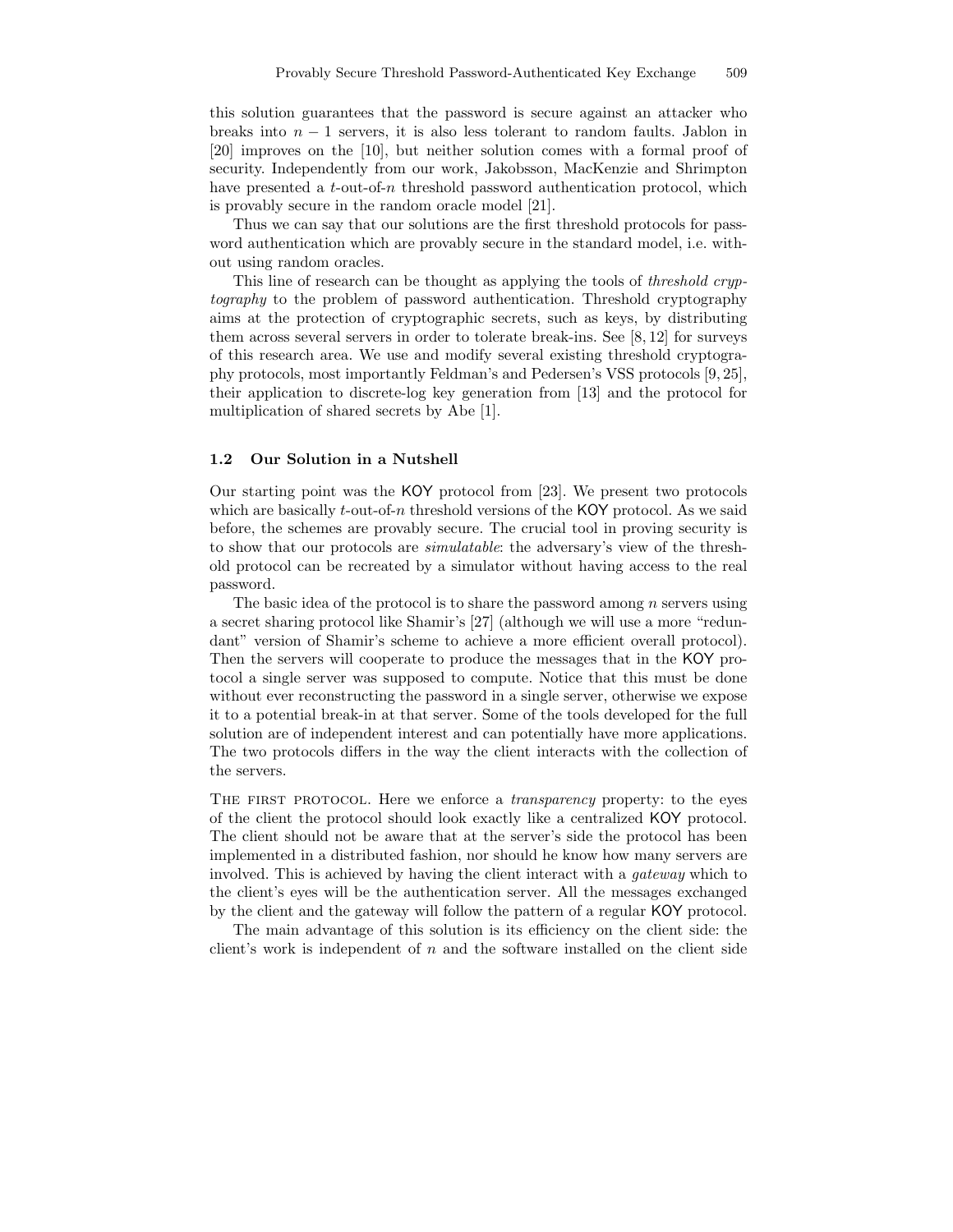does not have to reflect security policies, such as the number  $n$  of servers and the threshold  $t$ , implemented on the server's side.

Notice however that because of the transparency property, the client will establish a single key with the whole collection of servers. This means that this key will be known to the adversary even if he breaks into a single server (for example the gateway). Thus this protocol has the following security properties: (i) if the adversary does not break into any servers, then the protocol is as secure as the original  $KOY$  protocol; (ii) if the adversary breaks into less than t servers, then the adversary learns the session key of all the clients who log in during that period, but learns no information about the password of any client; (iii) if the adversary breaks into more than t servers then all passwords are compromised.

Notice that we have already made substantial progress with respect to centralized password authentication protocols. Indeed remember that in that case by breaking into a single server the adversary would learn all the passwords stored in that server.

In this case to prove security, it will be enough to show that the view of the adversary when the system is using password  $pw$  is identically distributed to the case in which the system is using password  $\hat{pw}$  (conditioned to the event that the adversary does not guess the right password, in which case naturally the two views are distinguishable).

THE SECOND PROTOCOL. To strengthen the security properties here we give up on the transparency property. We let the client be aware of the distributed implementation of the servers and in particular of the number  $n$  of servers<sup>1</sup>. At the end of this protocol the client will establish  $n$  separate keys, one with each server. The adversary will only learn the keys established by the corrupted servers.

Here security is proven by a reduction to the security of the underlying centralized KOY protocol. I.e. we show that if there is an adversary breaking our threshold version, then we can build another adversary which breaks an instance of the centralized original KOY protocol. We are going to use again simulatability to construct this reduction. We have an adversary  $A_{KOY}$  which is trying to break a centralized version of the KOY protocol. This adversary starts an execution of the threshold adversary  $A_{thresh}$ , which we assume is able to break the threshold KOY protocol. This execution is run in a "virtual world" in which all the exchanged messages are simulated. The crucial step in the security proof will be then to "embed" in this virtual world the execution of the centralized KOY protocol which we want to break. Then we can show that a successful attack by  $\mathcal{A}_{thresh}$  on this virtual threshold world can be translated in a successful attack in the centralized instance.

<sup>&</sup>lt;sup>1</sup> We note that this information, namely  $n$ , can be transmitted to the client in a handshaking session before starting the actual protocol. Yet the security of our protocol does not rely on the client learning this information in a reliable authenticated matter. I.e. the adversary cannot gain any advantage (besides an obvious denial of service attack) by relying a wrong  $n$  to the client.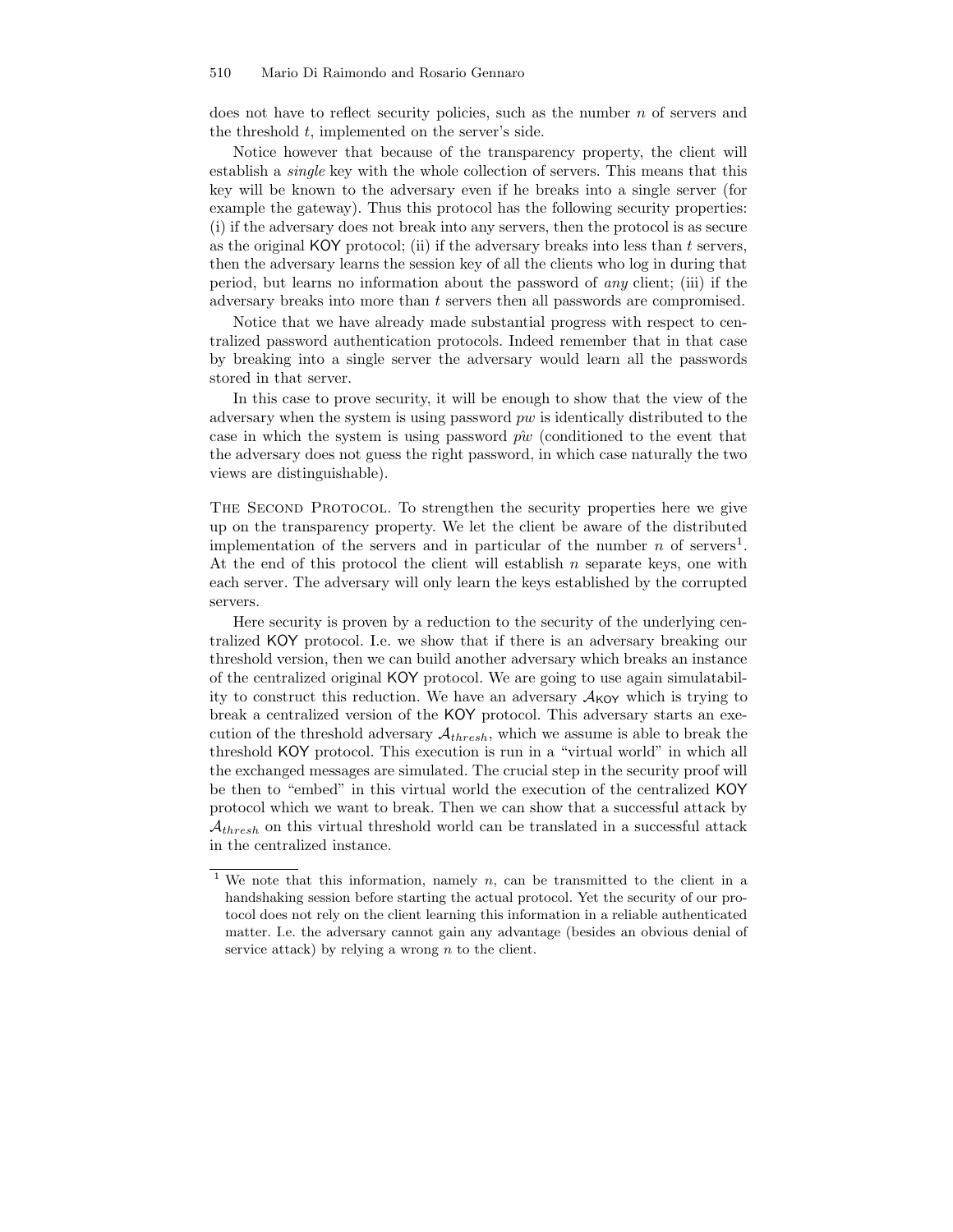PROACTIVE SECURITY. In both solutions the password will eventually be exposed if the adversary manages to break into more than t servers. It is possible to apply proactive security solutions [24, 18, 17] to our schemes. In particular we can show that the adversary must break into more than  $t$  servers in a single period of time (which is determined according to security policies), in order to gain information about the passwords. The basic idea is to refresh the shares of the password after each time period, so that shares from different time periods will be useless in reconstructing the secret. For lack of space this extension will be described in the final version.

AVOIDING ZERO-KNOWLEDGE PROOFS. A clear design goal of our protocols was to avoid the use of costly ZK proofs in order to achieve robustness (i.e. security against a malicious adversary). There are two reasons for this. The first is efficiency: ZK proofs tend to be expensive and increase the amount of interaction required by the protocol. The second is security: password authentication protocols are ran concurrently – the adversary may try to schedule different executions so to try to gain some advantage. Typical ZK proofs are not provably secure when executed concurrently, and modifications to make them concurrently secure tend to make them more complicated and expensive. By avoiding ZK proofs altogether, we simplify the design and facilitate security proofs.

## 2 Preliminaries

NUMBER THEORY. In the following we denote with  $p, q$  two prime numbers such that  $q|(p-1)$ . We consider the subgroup  $G_q$  of  $Z_p^*$  of order q and let g be a generator for  $G_q$ . All computations are modp unless otherwise noted.

We are going to assume that the *Decisional Diffie-Hellman Assumption* (DDH) holds in  $G_q$ , i.e. no probabilistic polynomial time algorithm given as input three values  $(g^a, g^b, g^c)$  can decide if  $c = ab \mod q$  with probability better than  $1/2$ . For a discussion on the DDH see [5].

Communication Model. As in previous work on password-based authentication, we assume that the communication between the client and the authentication servers, is carried on a basically insecure network. Messages can be tapped and modified by an adversary.

On the other hand we assume that the server's side is implemented via a set of n servers  $S_1, ..., S_n$ . They are connected by a complete network of private (i.e. untappable) point-to-point channels. In addition, the players have access to a dedicated broadcast channel; by dedicated we mean that if server  $S_i$  broadcasts a message, it is received by every other player and recognized as coming from  $S_i$ . These assumptions (privacy of the communication channels and dedication of the broadcast channel) allow us to focus on a high-level description of the protocols. However, it is worth noting that these abstractions can be substituted with standard cryptographic techniques for privacy, commitment and authentication.

We assume that the communication channels provide a *partially synchronous* message delivery. That is we assume that the messages sent during the protocol,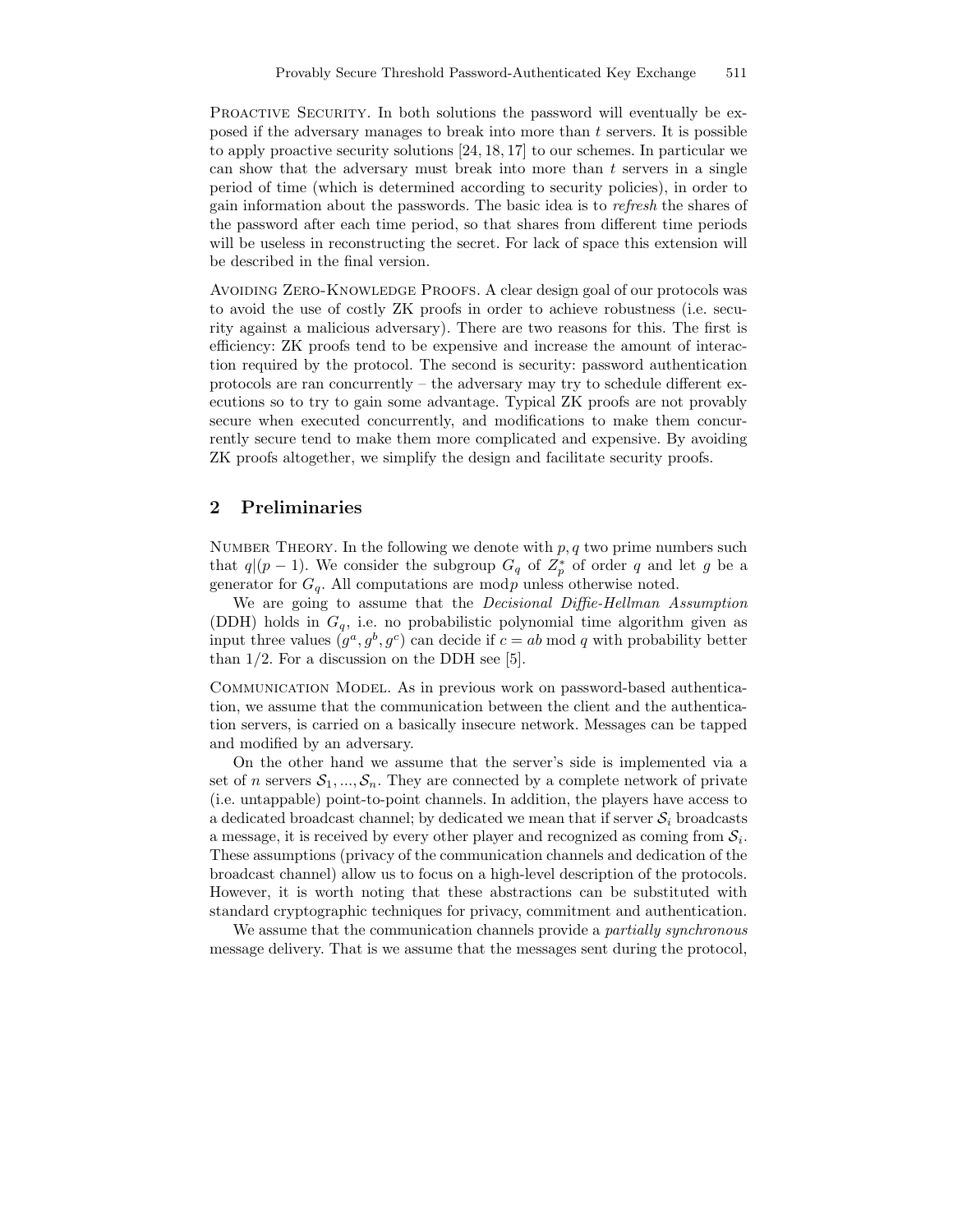are received by their recipients within some fixed time bound. Notice that this will allow a malicious adversary to wait for the messages of the honest servers in a given round before sending her own. In the cryptographic protocols literature this is also known as a rushing adversary.

#### 2.1 Threshold Password Authenticated Key Exchange

For the centralized case we use the formal security model for password key exchange protocols from [6, 2] (or see full version). Here we explain how to extend it for the case of a distributed server.

SECURITY FOR THE DISTRIBUTED CASE. In the distributed case the goal of the adversary will remain the same (i.e. try to learn some information about a session key). But we will modify somewhat the adversary powers. First of all the adversary will not have total control of the internal network of the servers. We assume that the servers have some authentication mechanism already in place in order to create secure channels between them. Moreover we give the adversary the power to break into servers. This will allow her to see their internal state and totally gain control of that server. That means that the adversary will receive all the messages sent to that server and will reply for him. Notice that we are allowing a malicious adversary which can modify the behavior of the server in any way. We bound the number of servers that the adversary can corrupt with t. We assume the adversary to be *static*, i.e. the set of corrupted players is decided in advance (known techniques can be used to make this protocol secure against adaptive adversaries [7, 11, 22]).

Transparent Protocols. We say that a distributed protocol is transparent, if the client's work is independent of  $n$ . Thus to the client the distributed protocol looks like a centralized one. At the end of a transparent protocol the client shares a key sk with the  $n$  servers. In this case our definition of security imposes two conditions:

- 1. If the adversary does not corrupt any servers, then the protocol is secure according to the centralized definition;
- 2. If the adversary corrupts from 1 to t servers, then all we ask is that the adversary gains no information about the clients' passwords. I.e. the probability of guessing the right password remains 1/|Dict|. Formally we define as  $view(pw)$  the view of the adversary during a protocol using password pw. The requirement is that for any two passwords  $pw, \hat{pw}$  the two views  $view(pw)$ and  $view(p\hat{w})$  can be distinguished with at most probability  $Q/|\text{Dict}|$ .

Notice that condition (2) is much weaker than full security, but it is the best we can hope for a transparent protocol. A protocol satisfying the above conditions is called transparently secure. Such protocols guarantee the secrecy of the passwords even against compromises of the servers. However they do not guarantee that the session key will be secret from an adversary who breaks into a server.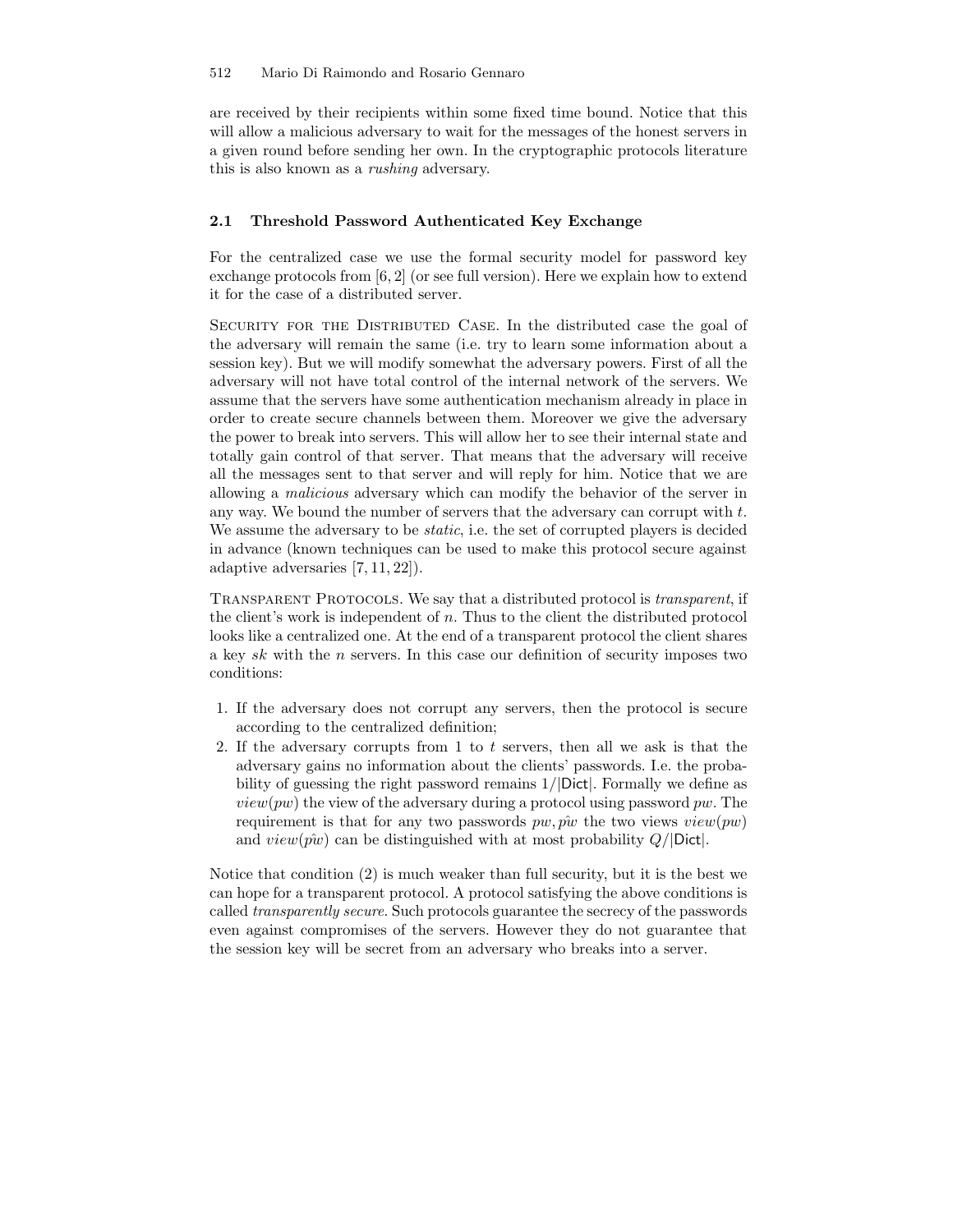In practice this is not a major drawback. Usually servers' compromises are brief and quickly discovered: the adversary can easily be "kicked out" of the compromised server by operations such as rebooting and reloading of key software components from a trusted basis. A transparently secure protocol guarantees that during these briefs breaches only the session keys of the clients who log in are compromised. No long-term information, in particular the password, is leaked.

Since transparent protocols are usually much more efficient for the clients, we think that even with this relaxed security notion, this is a useful model.

GENERAL PROTOCOLS. In this case we allow the parameters  $n, t$  to be known to the client who will effectively interact with all  $n$  servers. Here the output of the protocol will be  $n$  independent session keys: the client will share one key with each server.

The definition of security is obtained by just extending the oracle calls Reveal, Test to specify the index of the server for which the adversary wants to see the relevant session key. The security goal (i.e. the advantage of the adversary remains roughly the same as in the trivial attack of guessing the password) remains unchanged.

#### 2.2 The KOY Protocol

In this section we briefly recall the KOY protocol from [23]. The protocol can be proven secure (according to the above definition) under the DDH Assumption. We will not need their proof of security for our case since we will reduce the security of our distributed version to the security of the original KOY protocol. For details the reader is referred to [23].

The protocol uses some public information which is composed by: two primes p, q, such  $q|(p-1)$ ; five elements of order q in  $Z_p^*$ , f, g, h, c, d, and a universal one-way hash function  $H$ . The protocol appears in Figure 1.

#### 2.3 VSS Protocols

We assume the reader is familiar with Shamir's Secret Sharing protocol [27].

Feldman's VSS. Feldman's Verifiable Secret Sharing (VSS) protocol [9], extends Shamir's secret sharing method in a way to tolerate a malicious adversary which corrupts up to  $\frac{n-1}{2}$  servers including the dealer.

Feldman's VSS uses the parameters  $p, q, g$  as defined earlier. Like in Shamir's scheme, the dealer generates a random t-degree polynomial  $S(\cdot)$  over  $Z_q$ , s.t.  $S(0) = s$ , and transmits to each server  $S_i$  a share  $s_i = S(i) \mod q$ . The dealer also broadcasts values  $V_{s_k} = g^{a_k}$  where  $a_k$  is the  $k^{th}$  coefficient of  $S(\cdot)$ . This will allow the players to check that the values  $s_i$  really define a secret by checking that

$$
g^{s_i} = \prod_k (V_{k})^{i^k} \bmod p \tag{1}
$$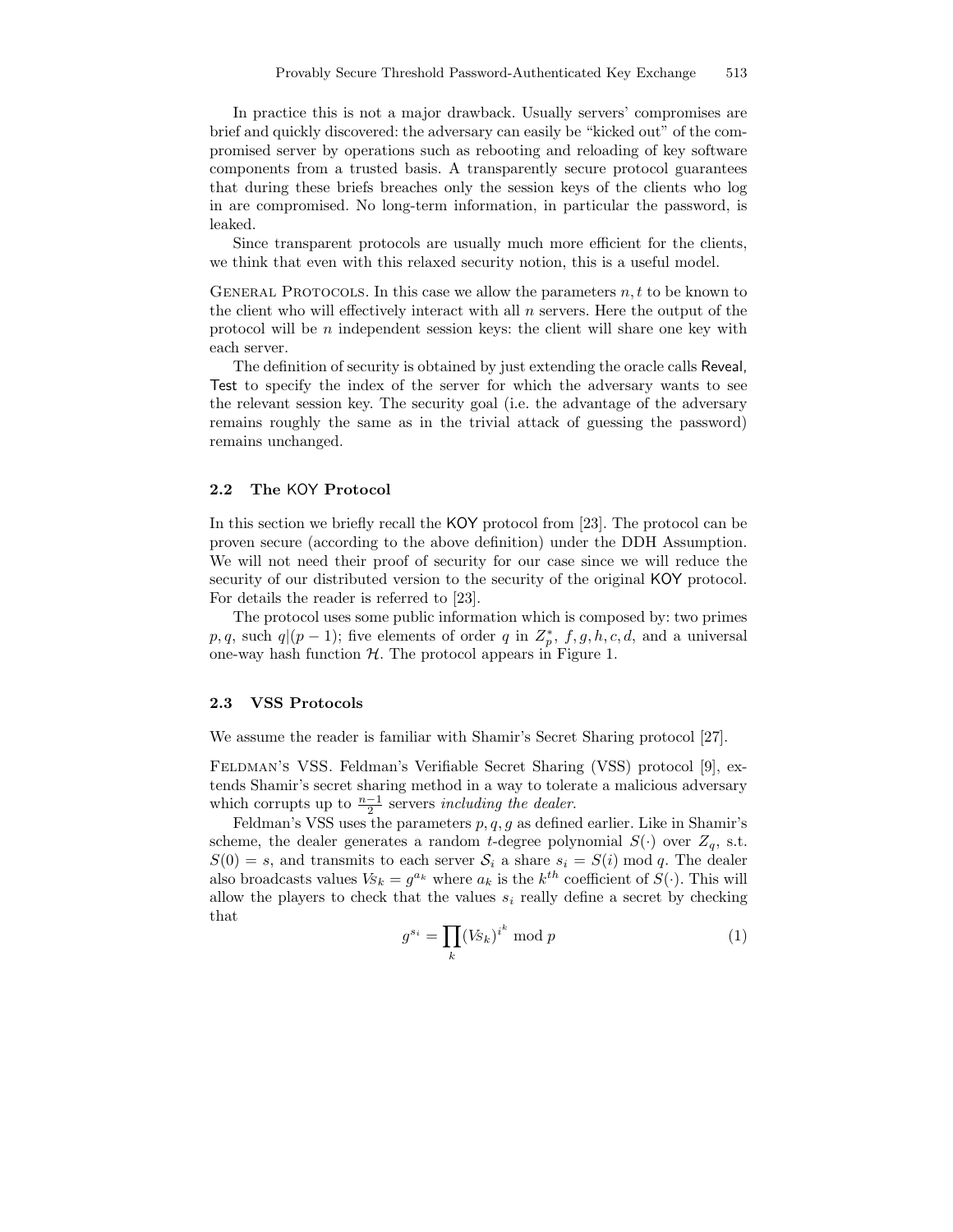

If the above equation is not satisfied, server  $S_i$  asks the dealer to reveal his share (we call this a *complaint*.) If more than  $t$  players complain then the dealer is clearly bad and he is disqualified. Otherwise he reveals the share  $s_i$  matching Equation (1) for each complaining  $S_i$ .

Equation (1) also allows detection of incorrect shares  $s_i'$  at reconstruction time. Notice that the value of the secret is only computationally secure, e.g., the value  $g^{a_0} = g^s$  is leaked. However, it can be shown that an adversary that learns t or less shares cannot obtain any information on the secret s beyond what can be derived from  $g^s$ . This is good enough for some applications, but it is important to notice that it does not offer "semantic security" for the value s. In particular if s is a password, then revealing  $g^s$  opens the door to an off-line dictionary search.

We will use the following notation to denote the execution of a Feldman's VSS protocol.

$$
\mathsf{Feldman\text{-}VSS}[s](g)\frac{s}{t,n}[s_i](V\!S_k)
$$

Pedersen's VSS. We now recall a VSS protocol, due to Pedersen [25], that provides information theoretic secrecy for the shared secret. In addition to the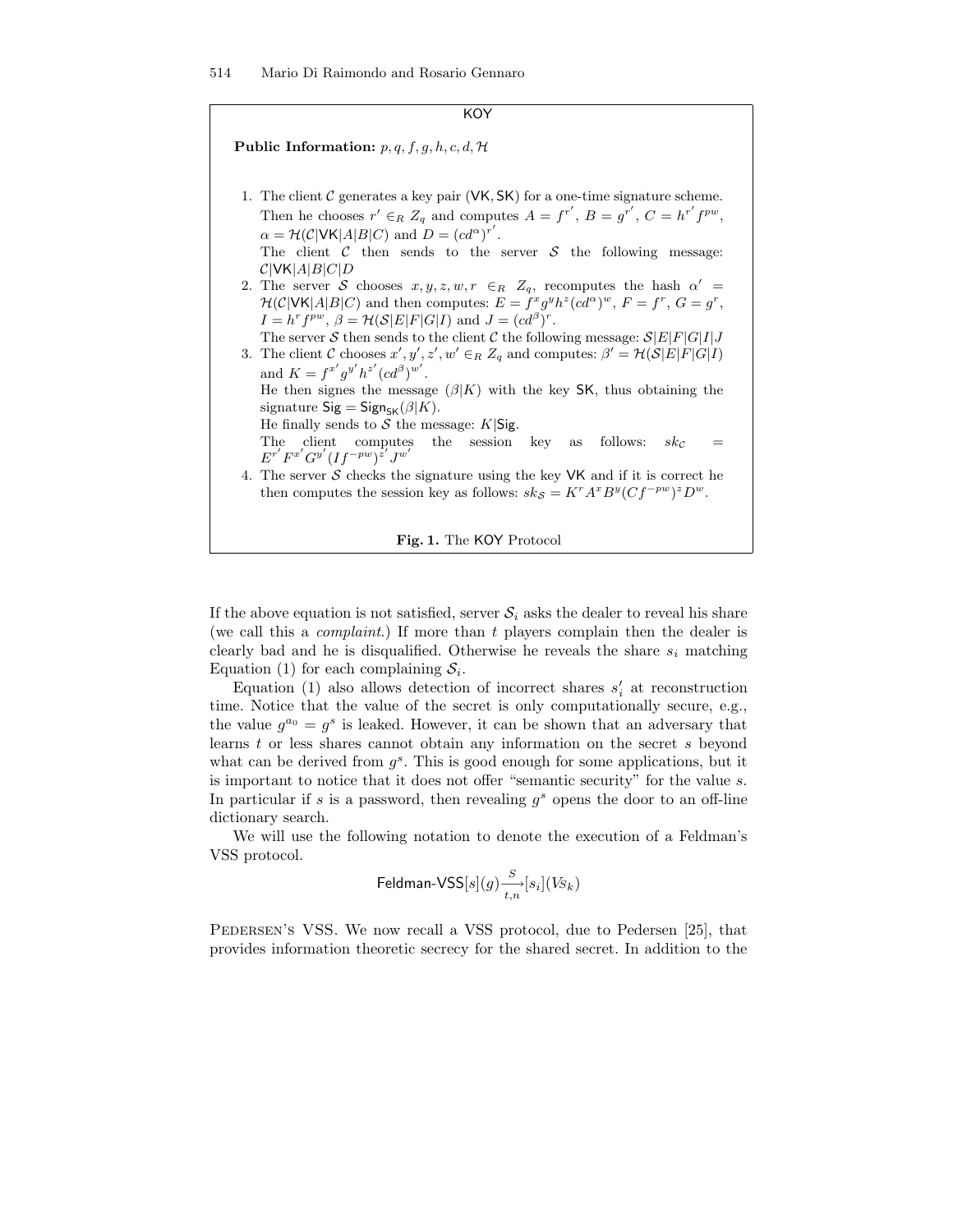parameters p, q, g, it uses an element  $h \in G_q$ , and the discrete log of h in base g is unknown (and assumed hard to compute).

The dealer first chooses two *t*-degree polynomials  $S(\cdot), S(\cdot)$ , with random coefficients over  $Z_q$ , subject to  $S(0) = s$ , the secret. The dealers sends to each server  $S_i$  the values  $s_i = S(i) \mod q$  and  $\tilde{s}_i = \tilde{S}(i) \mod q$ . The dealer then commits to each coefficient of the polynomials S and  $\tilde{S}$  by publishing the values  $V_{s_k} = g^{a_k} h^{b_k}$ , where  $a_k$  (resp.  $b_k$ ) is the  $k^{th}$  coefficient of  $S$  (resp.  $\widetilde{S}$ ).

This allows the players to verify the received shares by checking that

$$
g^{s_i}h^{\tilde{s}_i} = \prod_k (\text{Vs}_k)^{i^k} \text{ mod } p \tag{2}
$$

The players who hold shares that do not satisfy the above equation broadcast a complaint. If more than t players complain the dealer is disqualified. Otherwise the dealer broadcasts the values  $s_i$  and  $\tilde{s}_i$  matching the above equation for each complaining player  $S_i$ .

At reconstruction time the players are required to reveal both  $s_i$  and  $\tilde{s}_i$  and Equation (2) is used to validate the shares. Indeed in order to have an incorrect share  $\sigma'_i$  accepted at reconstruction time, it can be shown that player  $\mathcal{S}_i$  has to compute the discrete log of  $h$  in base  $g$ .

Notice that the value of the secret is unconditionally protected since the only value revealed is  $V_s = g^s h^{b_0}$  (it can be seen that for any value s' there is exactly one value  $b'_0$  such that  $V_{50} = g^{\sigma'} h^{b'_0}$  and thus  $V_{50}$  gives no information on s).

We will use the following notation to denote an execution of Pedersen's VSS:

$$
\text{Pedersen-VSS}[s,\tilde{s}](g,h) \frac{s,\tilde{s}}{t,n}[s_i,\tilde{s}_i](V\!s_k)
$$

JOINT SHARINGS. To avoid the use of a trusted dealer, it is possible to generate jointly a random shared secret. The idea is that each player runs a copy of Shamir's or Pedersen's protocols with a random secret. The resulting shared secret is the sum of the secrets shared by each player (in the case of Pedersen's VSS the sum is taken only over the players that were not disqualified as dealers). Notice that by adding up the shares that he received, each player will retain a share of the final secret. Similarly in the case of Pedersen's VSS the verification information  $V_{S_k}$  for the final secret can be obtained by multiplying the commitments published by each player.

We will later require the following notation:

$$
\textsf{Joint-Pedersen-RVSS}(g,h) \frac{S,\tilde{S}}{t,n}[s_i,\tilde{s}_i,\textit{Ts}](\textit{Vs}_k,QUAL)\{s\}
$$

which follows the same syntax of the basic Pedersen's protocol (with all the parameters referred to the final secret), except that we are adding the values T<sup>S</sup> and QUAL.

 $\overline{B}$  is the *transcript* of the *n* VSS's executed by each player. We need to save this information, because it will be useful later on (i.e. our protocol does not just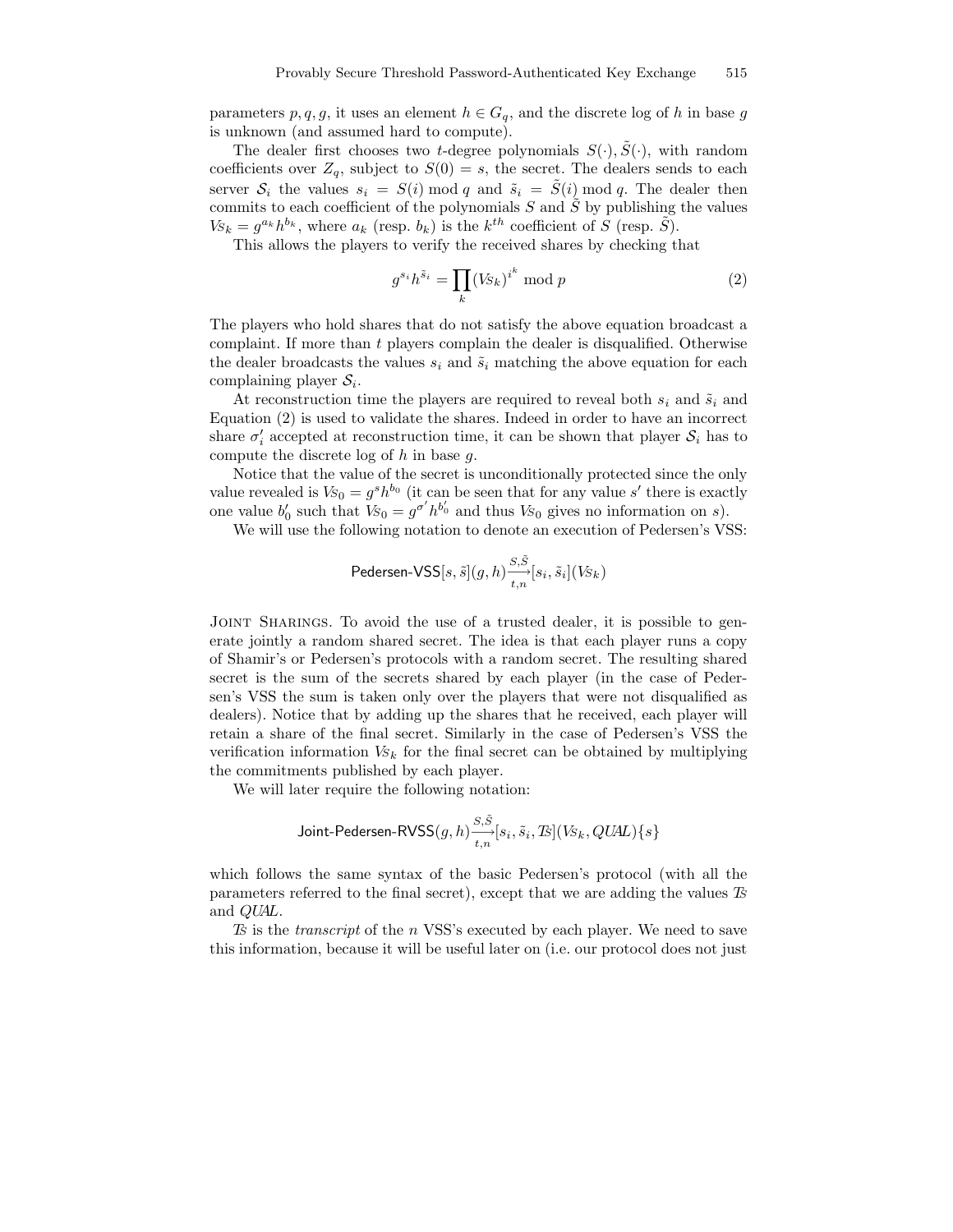use the final secret and "forgets" how it was created). In particular  $T_s$  includes a private part for each player  $S_i$  which consists of all the shares he received, plus a public part which consists of all the verification informations for the n VSS's. QUAL is the set of players which were not disqualified during the n VSS's.

#### 2.4 Abe's Multiplication Protocol

The last tool we use is Abe's multiplication protocol [1]. This protocol takes as input the transcripts of two Pedersen-VSS protocols for secrets  $r, s$  and outputs a new sharing of the product rs. This new sharing can be seen in the form of a Joint-Pedersen of the value rs. See [1] for details.

We are going to use the following notation for this protocol:

$$
\mathsf{Abe\text{-}Mult}[T_{\mathcal{S}},T_{\mathcal{R}}](g,h)_{\overrightarrow{t,n}}[\chi_i,\tilde{\chi}_i,T_{\chi}](V_{\chi_k},QLML)\{\chi=rs\}
$$

which with regards to the output part follows the same syntax as **Joint-Pedersen**-RVSS (i.e. the various terms have the same meaning).

This is the only subprotocol that requires  $n > 3t$ . We notice that standard multiparty computation techniques could be used to implement multiplication with  $n > 2t$ . But the resulting protocols would be much more complicated. We decided to focus on simplicity rather than optimal threshold.

## 3 Shared Exponentiation of Secrets

This section describes a new tool which we use as part of our main solution. This protocol is of independent interest and may find applications in other cases.

If we look at the first message sent by the centralized server in the KOY protocol, we see that it includes the value  $E = f^x g^y h^z (c d^{\alpha})^w$ , where  $x, y, z, w$  are random secrets. Thus, if we want to distribute this functionality we need a protocol that can output the value  $g_1^{s_1} \cdots g_m^{s_m}$  mod p, where the  $s_i$ 's are random secrets which have been generated jointly by the servers.

Let's start for simplicity for the case  $m = 1$ , i.e. the players need to generate a random secret s shared among them and publicize the value  $g^s$ . A solution is presented in [13]: they called their protocol DKG (for Distributed Key Generation) since its main application is the distributed generation of keys for discrete log based cryptosystems. The DKG protocol is basically a Joint-Pedersen-RVSS with basis  $g, h$ , which generates the shared secret s. It is then followed by a second phase in which each player performs a Feldman's VSS with basis  $g$  with the same polynomial used for the Joint-Pedersen-RVSS. This second phase will allow the players to calculate  $g^s$  securely<sup>2</sup>.

We modify the DKG protocol so that it works with any combination of basis (i.e. the basis used in the Joint-Pedersen-RVSS need not be equal to the ones

<sup>&</sup>lt;sup>2</sup> In [13] it is also explained why a joint version of Feldman's VSS is not sufficient, since it allows the adversary to bias the distribution of the secret s.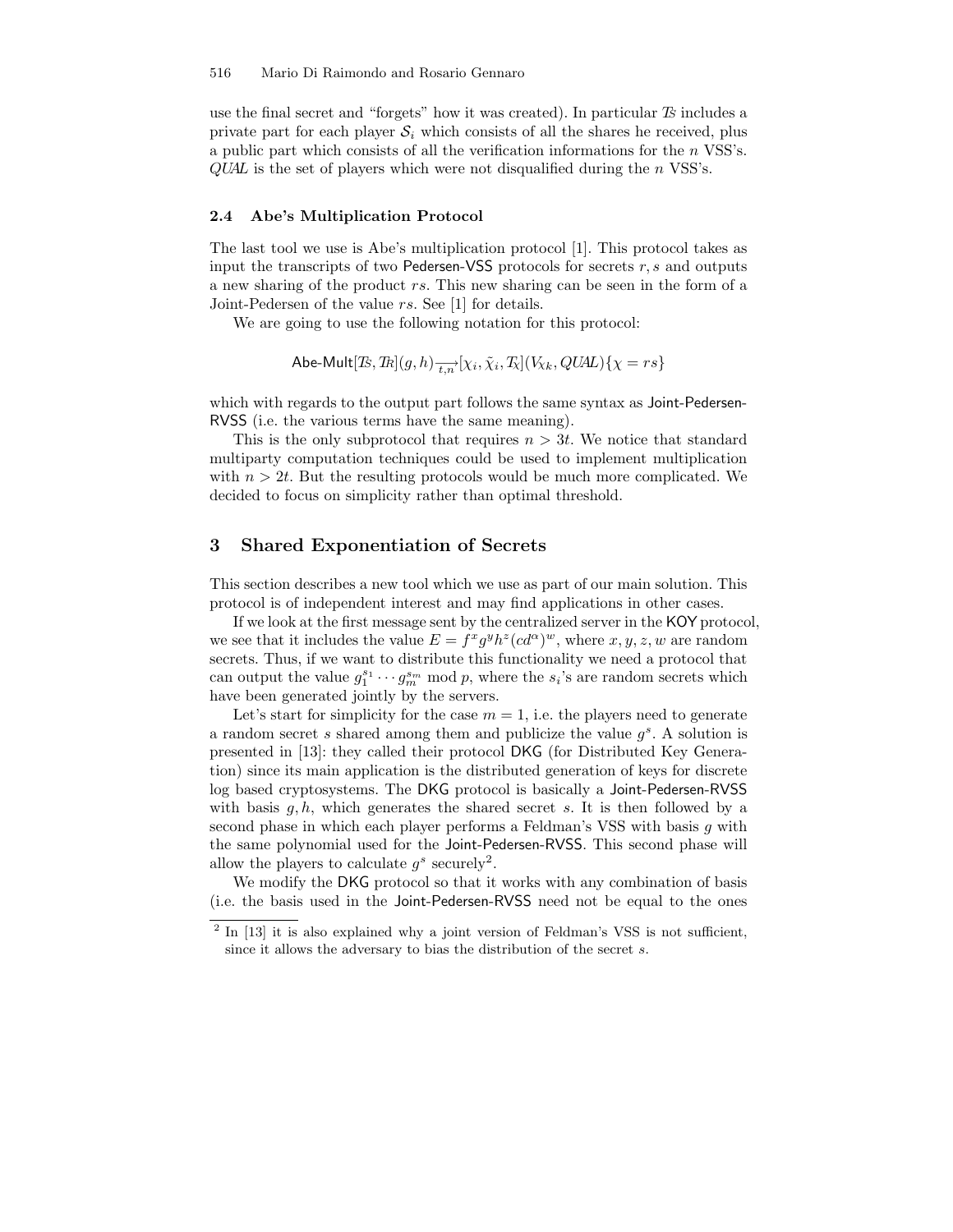Shared-Exp

**Input :** the transcripts  $\mathbb{R}, \mathbb{Z}$ 

1. Every server  $S_i$  ( $i \in QUAL$ ) computes the values:

$$
E_{ik} = g^{\alpha_{ik}} \cdot h^{a_{ik}} \mod p \text{ for } k \in [0..t]
$$

and broadcasts them.

2. Every server  $S_j$  ( $j \in QUAL$ ) checks that: for every  $i \in QUAL$  it holds that

$$
g^{r_{ij}}h^{s_{ij}} \stackrel{?}{=} \prod_{k=0}^{t} (E_{ik})^{j^k} \bmod p
$$
 (3)

If the checks fail for some i, then  $S_j$  complains against  $S_i$ , by revealing in broadcast the values  $r_{ij}, \tilde{r}_{ij}, s_{ij}, \tilde{s}_{ij}$ . These values do not satisfy the above check but satisfy the Pedersen's VSS checks (since  $S_i \in QUAL$ ).

- 3. If  $S_i$  receives at least one valid complaint, then the servers run the reconstruction phase of  $S_i$ 's VSS and obtain the values  $\alpha_{ik}$ ,  $a_{ik}$  and  $E_{ik}$  for  $k \in [0..t]$ .
- 4. Now each player can compute

$$
g^r h^s = \prod_{i \in QUAL} E_{i0} \bmod p
$$

Fig. 2. Two-secret version of the protocol for exponentiation of shared secrets

used to exponentiate the secrets). Moreover we extend DKG to work with any number of secrets. In the future we will refer to an execution of this protocol with the following notation:

$$
\mathsf{Shared}\text{-}\mathsf{Exp}[{\mathcal{I}} s_1,\ldots,{\mathcal{I}} s_m](g_1,\ldots,g_m)\to (g_1^{s_1}\cdots g_m^{s_m})
$$

The protocol appears in Figure 2. For simplicity we limit ourselves to two secrets r, s, with basis g, h (i.e. we compute  $g^rh^s$ ). It should be clear how to extend it to any number of secrets. The description of the protocol assumes that two Joint-Pedersens for the secrets  $r, s$  have already been performed. Thus the input of the players are the transcripts  $\mathbb{R}, \mathbb{Z}$ . We recall exactly what these transcripts include:

 $T_R = \{$ private to  $\mathcal{S}_i \ (i \in QUAL) : \{\alpha_{ik}\}, \{r_{ji}, \tilde{r}_{ji}\};$ public :  $\{V_{Rik}\}\}\$  $\mathcal{I}S = \{\text{private to } \mathcal{S}_i \ (i \in QUAL) : \{a_{ik}\}, \{s_{ji}, \tilde{s}_{ji}\}; \text{public} : \{V_{iik}\}\}\$ 

where  $a_{ik}$  (resp.  $\alpha_{ik}$ ) are the coefficients of the sharing polynomial used by  $S_i$ during the joint generation of  $s$  (resp.  $r$ ). The set  $QUAL$  can be taken to be the intersection of the qualified set from each previous Joint-Pedersen protocol. In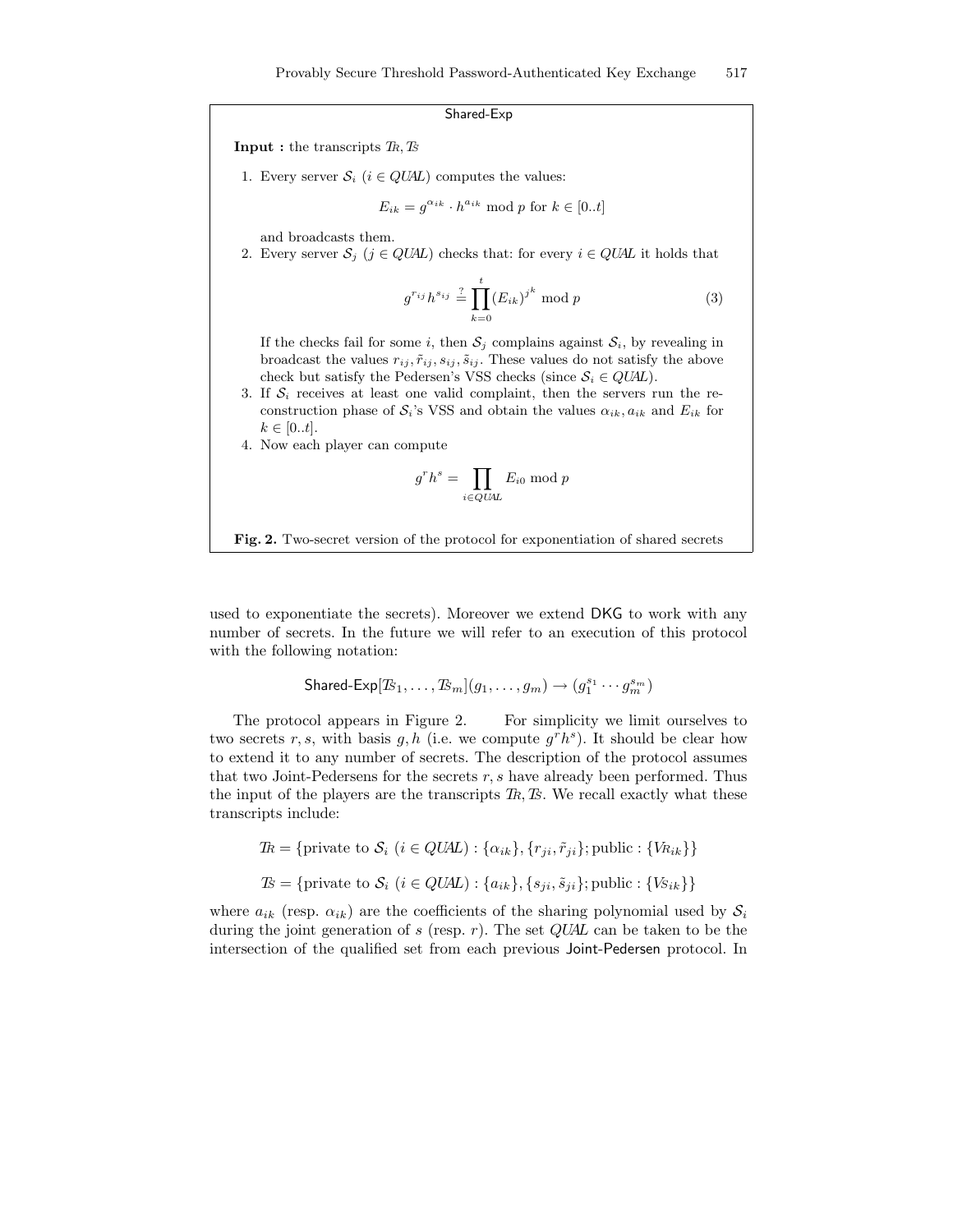the first step of the protocol each server  $S_i$  reveals the values  $E_{ik}$  which are of the form  $g^{\alpha_{ik}}h^{a_{ik}}$ . This will allow the players to check that they are correct by matching them with the shares they hold from the previous Pedersen-VSS. If  $\mathcal{S}_i$  gives out incorrect  $E_{ik}$ 's then we expose his component in the Joint-VSS by reconstruction. The desired value is then the product of the  $E_{i0}$ 's.

The protocol Shared-Exp is secure against an adversary which corrupts up to  $\frac{n-1}{2}$  of the servers (in other words we require  $n > 2t$ ). Security is defined in the usual terms: the execution of the protocol should not reveal any information about r, s beyond the output value  $g^r h^s$ . This is formally proven by a simulation argument.

**Lemma 1.** If  $n > 2t$ , then the protocol Shared-Exp, is a secure protocol which on input the transcripts of m Joint-Pedersen-RVSS for secrets  $s_1, \ldots, s_m$ , and m elements of  $G_q$   $g_1, \ldots, g_m$ , computes  $\prod_{i=1}^m g_i^{s_i}$ .

## 4 The first protocol

We now have all the tools to present our first protocol. As we said in the Introduction, this protocol will be transparent to the client.  $C$  will interact with just one server, the *gateway*, while in the background the servers will cooperate to produce KOY -like messages for the client. The gateway can be any of the servers, thus we are not creating a single point of failure in the network (since if one gateway fails, another one can always take its place). We now give an informal description of the protocol.

How to share the password. We assume that the password has already been "installed" in a shared form across the servers. This could be done by having a trusted process (for example the client) share the password via Pedersen-VSS. However for efficiency reason we will use a more redundant sharing. We simulate a Joint-Pedersen-RVSS which has as result the password itself (this technique is somewhat reminiscent of the share-backup technique of [26], though we use it for different purposes).

That is, the password pw is first split in n random values  $pw_1 \ldots pw_n$  such that  $pw = pw_1 + \ldots + pw_n \mod q$  (we assume that we can always encode pw as a member of  $Z_q$ ). The value  $pw_i$  is given to server  $S_i$ . Then each  $pw_i$  is shared via a  $(t, n)$  Pedersen-VSS. The sharing polynomials are also given to server  $\mathcal{S}_i$ . Each server  $S_i$  will save the whole transcript of the execution. By summing up all the shares received in the *n* previous VSS's, server  $S_i$  will obtain values  $p_i, \tilde{p}_i$  which are shares on a  $(t, n)$  Pedersen-VSS of  $pw$ . All this work can be performed locally by the trusted process, and then the sharing information can be forwarded to the servers.

Notice that in this Joint-VSS the qualified set of players *QUAL* is the whole set, since this Joint-VSS is simulated by a trusted process.

The authentication protocol. Once the password is shared, the actual protocol goes as follows. We follow the pattern of a KOYprotocol closely (so the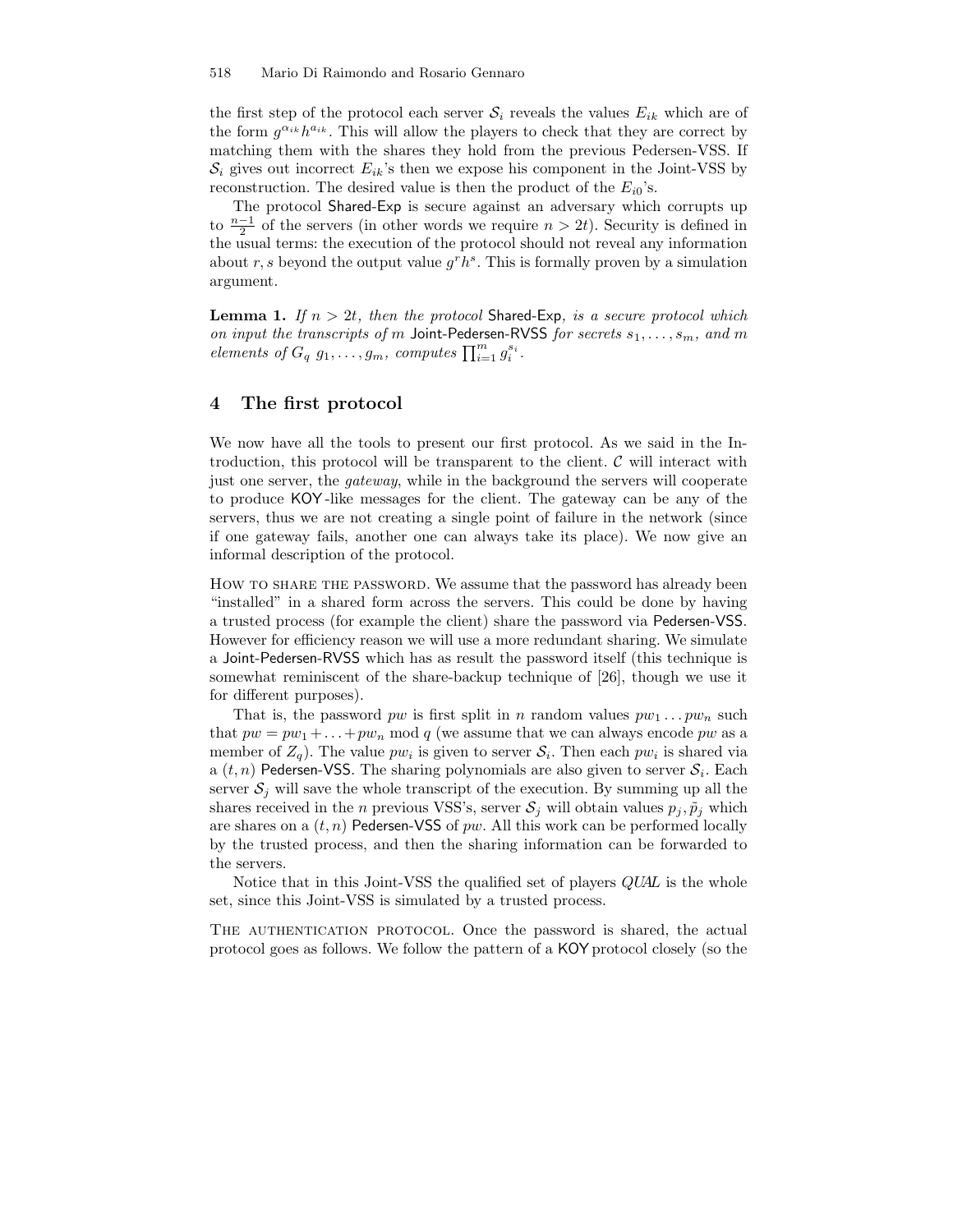reader may want to keep Figure 1 handy while reading this description). First the client sends to the gateway the message  $\mathcal{C}|\mathsf{VK}|A|B|C|D$ .

On receipt of this message the servers perform five Joint-Pedersen-RVSS to select random values  $r, x, y, z, w$  and keep shares of them. Then using the **Shared-**Exp protocol (four times) they can compute  $E = f^x g^y h^z (c d^{\alpha})^w$ ,  $F = f^r$ ,  $G = g^r$ ,  $I = h^r f^{pw}$ . This is where the redundant sharing of the password helps, since it allows us to compute I via a simple invocation of the Shared-Exp protocol<sup>3</sup>. Once  $E, F, G, I$  are public the servers can compute  $\beta$  and then, via another invocation of Shared-Exp, the value  $J$ .

At the same time the servers also perform an invocation of Abe-Mult to compute a sharing of the value  $z \cdot pw$ .

The gateway forwards the message  $S|E|F|G|I|J$  to the client (we assume that  $\mathcal S$  is the "name" of the collective authentication server for the client). Following the KOY protocol the client will answer with  $K|Sig$ .

The servers will first authenticate the signature and, if valid, they need to compute the session key  $sk_{\mathcal{S}} = K^{r} A^{x} B^{y} C^{z} D^{w} f^{-zpw}$ . This can be computed via another Shared-Exp invocation, since the servers have all the relevant sharings.

A detailed exposition of the protocol appears in Figure 3.

About Efficiency. It should be clear that the protocols in steps (3a, 3b, 7b) can be performed in parallel, thus reducing the number of rounds.

Moreover we observe that the whole of step 3a, plus the computations of  $F, G, I$  can be done *offline* by the servers, before starting an actual interaction with the client. By saving the intermediate results and carefully keeping a synchronized state, the servers can then use these values already prepared when the client initiates a protocol. This reduces to a minimum the amount of computation and communication that the servers need to perform during the actual authentication protocol. Notice that no ZK proofs are used anywhere in the protocol.

**Theorem 1.** If  $n > 3t$  and the DDH Assumption holds, then the protocol Dist-KOY1 is a transparently secure distributed password authentication protocol.

### 5 The second protocol

In this section we show a protocol which is not transparent, so is less efficient than the previous one, but achieves a higher level of security. The client will establish *n* separate session keys, one with each server  $S_i$ . We will prove that the adversary can only learn the keys established with the corrupted servers, and has no information about the keys held by the good servers.

The basic idea is to run  $n$  separate KOY protocols, one between the client and each server. The client will use the same password for each execution. Since the password is shared at the servers' side, they will cooperate in the background to produce the messages in each execution. Here is an informal description of this protocol.

 $3$  See the full version for a non-essential technical remark about the computation of  $I$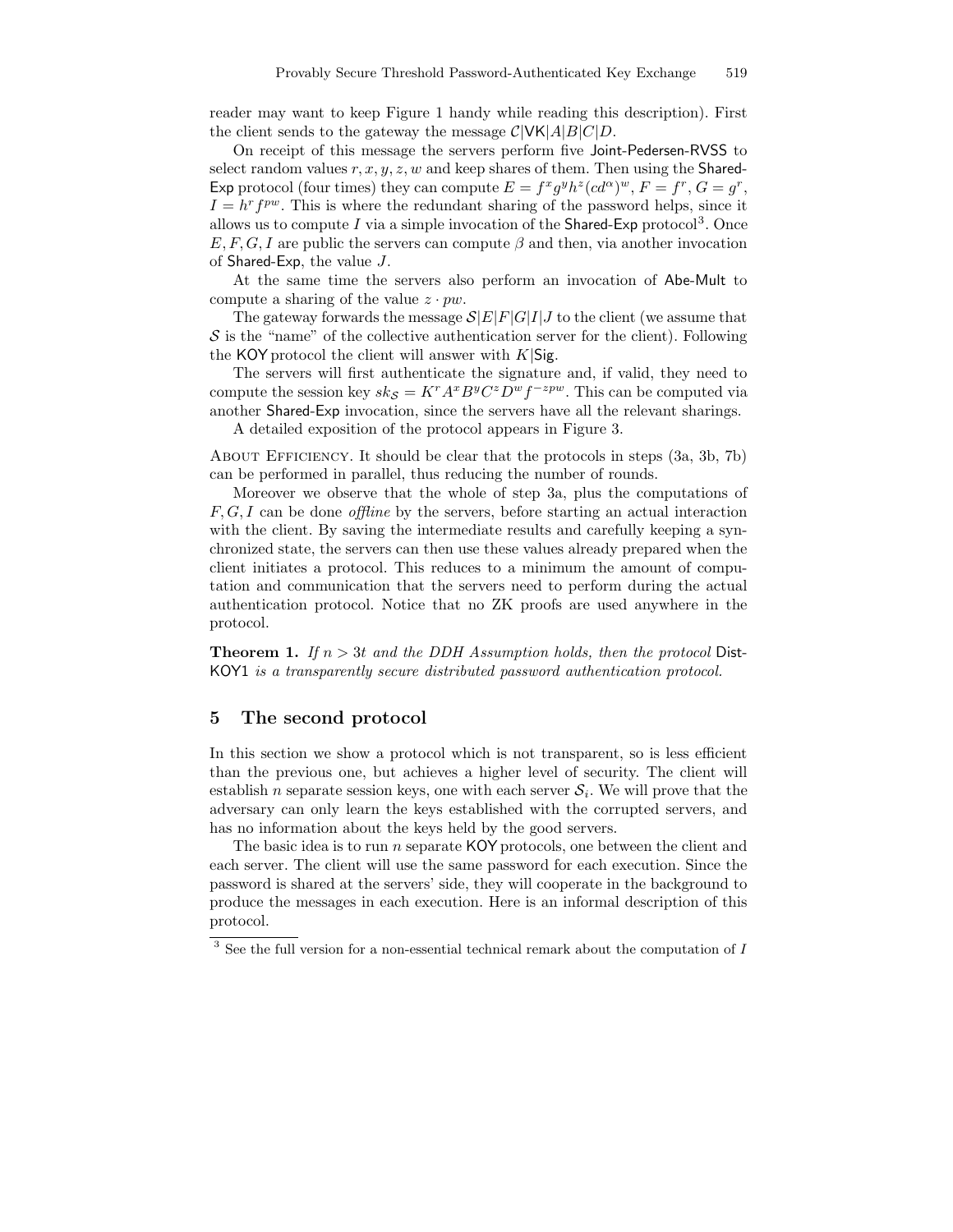Dist-KOY1 Public Information:  $p, q, f, g, h, c, d, l, H$ **Input for Client**  $\mathcal{C}$ : the password  $pw \in Z_q$ Input for servers: The output of the simulated Joint-Pedersen-RVSS for the password pw. 1. The client runs the first step of the KOY protocol. It results in the message:  $\mathcal{C}|VK|A|B|C|D$  sent to the gateway. 2. The gateway broadcasts to all the servers the previous message. The servers compute  $\alpha = \mathcal{H}(\mathcal{C}|\mathsf{VK}|A|B|C)$  and  $M = cd^{\alpha} \mod p$ 3. (a) The servers  $S_i$  perform the following: Joint-Pedersen-RVSS $(f, l) \frac{R, \tilde{R}}{t,n}[r_i, \tilde{r}_i, \textit{TR}](V\!\textit{R}_k)\{r\}$ Joint-Pedersen-RVSS $(f, l) \frac{X, \tilde{X}}{t,n}[x_i, \tilde{x}_i, \mathcal{I} X](V\!X_k)\{x\}$  $\mathsf{Joint}\text{-}\mathsf{Pedersen}\text{-}\mathsf{RVSS}(f,l) \frac{Y, \tilde{Y}}{t,n}[y_i,\tilde{y}_i,\overline{R}](\overline{W}_k)\{y\}$  ${\sf Joint-Pedersen-RVSS}(f,l) \frac{Z,\tilde{Z}}{t,n}[z_i,\tilde{z}_i,T\!Z](V\!Z_k)\{z\}$  ${\sf Joint-Pedersen-RVSS}(f,l) \frac{w,\tilde{w}}{t,n}[w_i,\tilde{w}_i,\mathcal{I}\!\bar{w}](W\!k})\{w\}$ We denote by *QUAL* the intersection of all the qualified sets in the above five protocols. (b) The servers perform the following: Shared-Exp $[X, T_Y, T_Z, Tw](f, g, h, M) \rightarrow (E = f^x g^y h^z M^w)$ Shared-Exp $[TR](f) \rightarrow (F = f^r)$ Shared-Exp $[TR](g) \rightarrow (G = g^r)$ Shared-Exp $[TR, T<sup>p</sup>](h, f) \rightarrow (I = h<sup>r</sup> f<sup>pw</sup>)$ Abe-Mult $[T_{Z},T_{P}](f, l)$ <sub>t,n</sub> $[\chi_{i}, \tilde{\chi}_{i}, T_{X}](V_{Xk}, QUAL)\{\chi = z \cdot pw\}$ The servers can now compute  $\beta = \mathcal{H}(\mathcal{S}|E|F|G|I)$  and  $N = cd^\beta \bmod p$ where  $S$  is the "name" of the collective authentication server. (c) The servers can now compute: Shared-Exp $[TR](N) \rightarrow (J = N^r)$ 4. The gateway sends to the client the message:  $S|E|F|G|I|J$  as in a regular KOY protocol. 5. The client C follows the KOY protocol and answers with  $K|\text{Sig.}$ 6. The gateway sends to all the servers the previous message  $K|\text{Sig}$ 7. (a) The servers can verify the signature and if it is not correct, it stops. (b) The servers perform the following: Shared-Exp[TR, Tx, Tr, Tz, Tw, T<sub>x</sub>](K,A,B,C,D, $f^{-1}$ )  $\rightarrow$  (sks) to compute the session key  $sk_S = K^r A^x B^y C^z D^y f^{-z \cdot p w}$ . Fig. 3. Transparent Distributed Version of the KOY protocol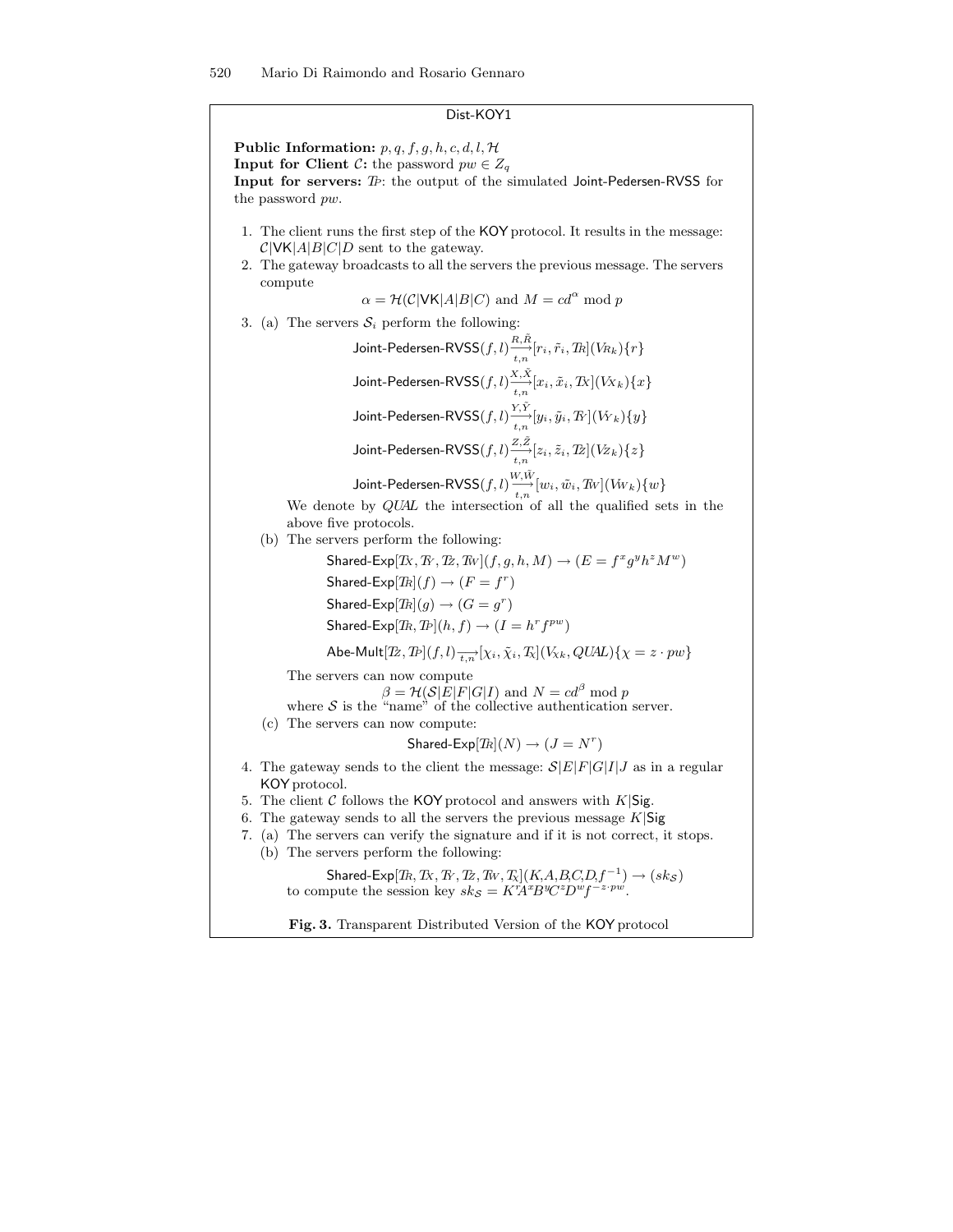The client initiates n instances of the KOY protocol, sending to the servers the message  $\mathcal{C}|\mathsf{VK}_j|A_j|B_j|C_j|D_j$  for  $j = 1 \ldots n$ .

The servers will send back n KOY messages. That is for each server  $S_i$  the servers will jointly select random values  $r_j, x_j, y_j, z_j, w_j$  and send back to the client  $E_j = f^{x_j} g^{y_j} h^{z_j} (c d^{\alpha})^{w_j}, F_j = f^{r_j}, G_j = g^{r_j}, I_j = h^{r_j} f^{pw}$  and  $J_j =$  $(cd^{\beta_j})^{r_j}$ . As in the first protocol the servers will also perform Abe's multiplication protocol to get a sharing of  $z_i \cdot pw$ .

The servers also perform an additional joint sharing for a random value  $s_i$ . This value will be sent privately to server  $S_j$  (i.e. the servers will send him the shares and he will reconstruct it).

The n messages  $S_j |E_j| F_j |G_j| I_j |J_j$  are sent to the client. He will answer with *n* messages  $K_j$  |Sig<sub>j</sub>, which follow the KOY protocol.

The servers will first authenticate the signatures and, if valid, they will cooperate to compute "masked" session keys  $\text{mask}_j = l^{s_j} K_j^{r_j} C_j^{z_j} A_j^{x_j} B_j^{y_j} D_j^{w_j} f^{-z_j p w}$ . As before this is another invocation of the Shared-Exp protocol.

Server  $S_j$  will then set the secret key as  $sk_j = mask_j \cdot l^{-s_j}$ .

A detailed exposition of the protocol appears in Figure 4. We omit the steps regarding the gateway. As in the previous protocol the password  $pw$  is installed in a shared form via a Joint-Pedersen-RVSS.

**Theorem 2.** If  $n > 3t$  and the DDH Assumption holds, then the protocol Dist-KOY2 is a secure distributed password authentication protocol.

Acknowledgments: Thanks to Phil MacKenzie for invaluable comments at various stages of this project, Yehuda Lindell for enlightening conversations about password protocols and Stas Jarecki for very helpful suggestions.

## References

- 1. M. Abe, Robust distributed multiplication without interaction. In CRYPTO '99, Springer LNCS 1666, pp. 130–147, 1999.
- 2. M. Bellare, D. Pointcheval and P. Rogaway, Authenticated key exchange secure against dictionary attacks. In EUROCRYPT 2000, Springer LNCS 1807, pp. 139– 155, 2000.
- 3. S. M. Bellovin and M. Merritt, Encrypted Key Exchange: Password based protocols secure against dictionary attacks. In 1992 IEEE Symposium on Research in Security and Privacy, IEEE Press, pp. 72–84, 1992.
- 4. M. Ben-Or, S. Goldwasser, and A. Wigderson, Completeness Theorems for Noncryptographic Fault-Tolerant Distributed Computations. In  $20^{th}$  Annual Symposium on the Theory of Computing, ACM Press, pp. 1–10, 1988.
- 5. D. Boneh, The Decision Diffie-Hellman Problem. In Third Algorithmic Number Theory Symposium, Springer LNCS 1423, pp. 48–63, 1998.
- 6. V. Boyko, P. D. MacKenzie, and S. Patel, Provably secure password-authenticated key exchange using Diffie-Hellman. In EUROCRYPT 2000, Springer LNCS 1807, pp. 156–171, 2000.
- 7. R. Canetti, R. Gennaro, S. Jarecki, H. Krawczyk and T. Rabin, Adaptive Security for Threshold Cryptosystems. In CRYPTO '99, Springer LNCS 1666, pp. 98–115, 1999.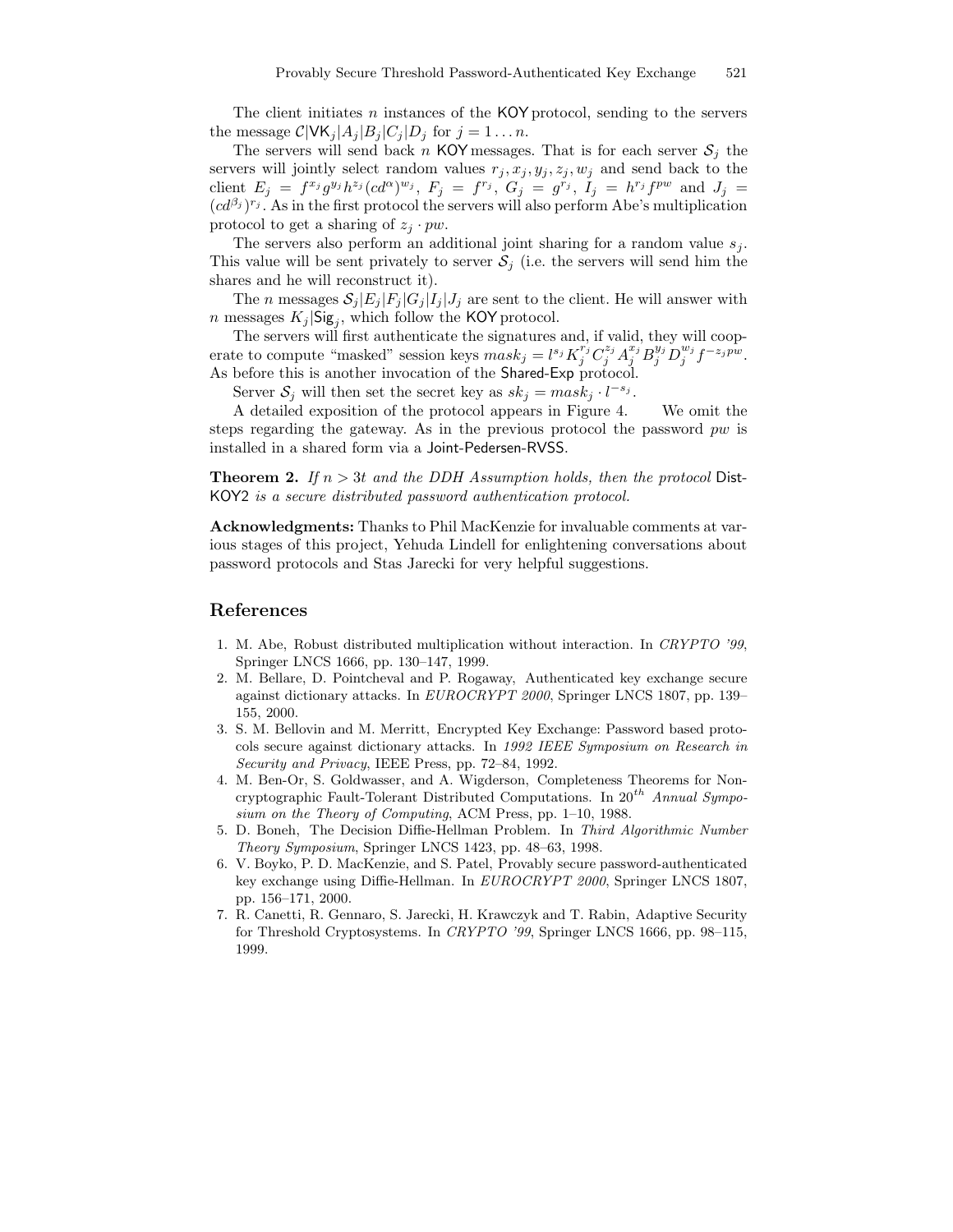Dist-KOY2 Input: as in Dist-KOY1. 1. The client runs  $n$  times the first step of the KOY protocol. It results in the messages:  $C|\mathsf{VK}_j|A_j|B_j|C_j|D_j$  for  $j = 1...n$  sent to the gateway. 2. The servers compute  $\alpha_j = \mathcal{H}(\mathcal{C}|\mathsf{VK}_j|A_j|B_j|C_j)$  and  $M_j = cd^{\alpha_j} \text{ mod } p$ Then for each  $j = 1 \dots n$  the following steps are performed: (a) The servers perform Joint-Pedersen-RVSS $(f, l) \frac{R_j, \tilde{R}_j}{t,n}[r_{ji}, \tilde{r}_{ji}, \mathit{\mathit{R}}_j](V\!R_{jk})\{r_j\}$  ${\sf Joint-Pedersen-RVSS}(f,l) \frac{X_j,\tilde{X}_j}{t,n}[x_{ji},\tilde{x}_{ji},\textcolor{red}{\mathbf{T}_{Xj}}](V\!X_{jk})\{x_j\}$  ${\sf Joint-Pedersen-RVSS}(f,l) \frac{Y_j,\tilde{Y}_j}{t,n} [y_{ji},\tilde{y}_{ji},\mathcal{R}_j](W_{jk})\{y_j\}$  ${\sf Joint-Pedersen-RVSS}(f,l) \frac{Z_j,\tilde Z_j}{t,n}[z_{ji},\tilde z_{ji},I\!\!Z_j](V\!\!Z_{jk})\{z_j\}$  ${\sf Joint-Pedersen-RVSS}(f,l) \frac{w_j,\tilde{w}_j}{t,n}[w_{ji},\tilde{w}_{ji},\mathcal{I}\!w_j](W_{jk})\{w_j\}$  ${\sf Joint-Pedersen-RVSS}(f,l){{S_j,\tilde{S}_j}\over{t,n}}[s_{ji},\,_{ji},T\!S_j](V\!S_{jk})\{s_j\}$ The servers send their private information about  $s_j$  to server  $S_j$ . (b) The servers perform the following: Shared-Exp $[\overline{R}_j, \overline{R}_j, \overline{R}_j, \overline{R}_{ij}](f, g, h, M_j) \rightarrow (E_j = f^{x_j}g^{y_j}h^{z_j}M_j^{w_j})$ Shared-Exp $[R_j](f) \rightarrow (F_j = f^{r_j})$ Shared-Exp $[R_j](g) \rightarrow (G_j = g^{r_j})$ Shared-Exp $[R_j, T_{\mathcal{P}_j}](h, f) \rightarrow (I_j = h^{r_j} f^{pw})$ Abe-Mult $[T_{Z_J},T_P](f,l)_{\overrightarrow{t,n}}[\chi_{ji},\tilde{\chi}_{ji},T_{X_j}](V_{Xjk},QUAL)\{\chi_j=z_j\cdot pw\}$ (c) The servers can now compute  $\beta_j = \mathcal{H}(\mathcal{S}_j | E_j | F_j | G_j | I_j)$  and  $N_j = cd^{\beta_j}$  mod p and  $\mathsf{Shared\text{-}Exp}[\textit{Tk}_j](N_j) \rightarrow (J_j = N_j^{r_j})$ The messages  $S_j |E_j| F_j |G_j| I_j |J_j$  are sent to the client. 3. For each  $j = 1 \ldots n$ , the client C runs the next step of the KOY protocol which results in the messages  $K_j | \mathsf{Sig}_j \rangle$  sent to the servers. The client also computes the corresponding session key  $sk_i$ . 4. (a) The servers can verify the signatures and if they are not correct, they stop. Otherwise for each  $j = 1 \dots n$  they compute: Shared-Exp $[T_{S_j}, T_{R_j}, T_{X_j}, T_{Y_j}, T_{Z_j}, T_{W_j}, T_{X_j}](k, K, A, B, C, D, f^{-1}) \rightarrow (mask_j)$ where  $mask_j = l^{s_j} K^{r_j} A^{x_j} B^{y_j} C^{z_j} D^{w_j} f^{-z_j \cdot pw}$ (b) Server  $S_j$  privately computes the session key as  $sk_j = l^{-s_j} \cdot mask_j$ . Fig. 4. Distributed version of the KOYprotocol